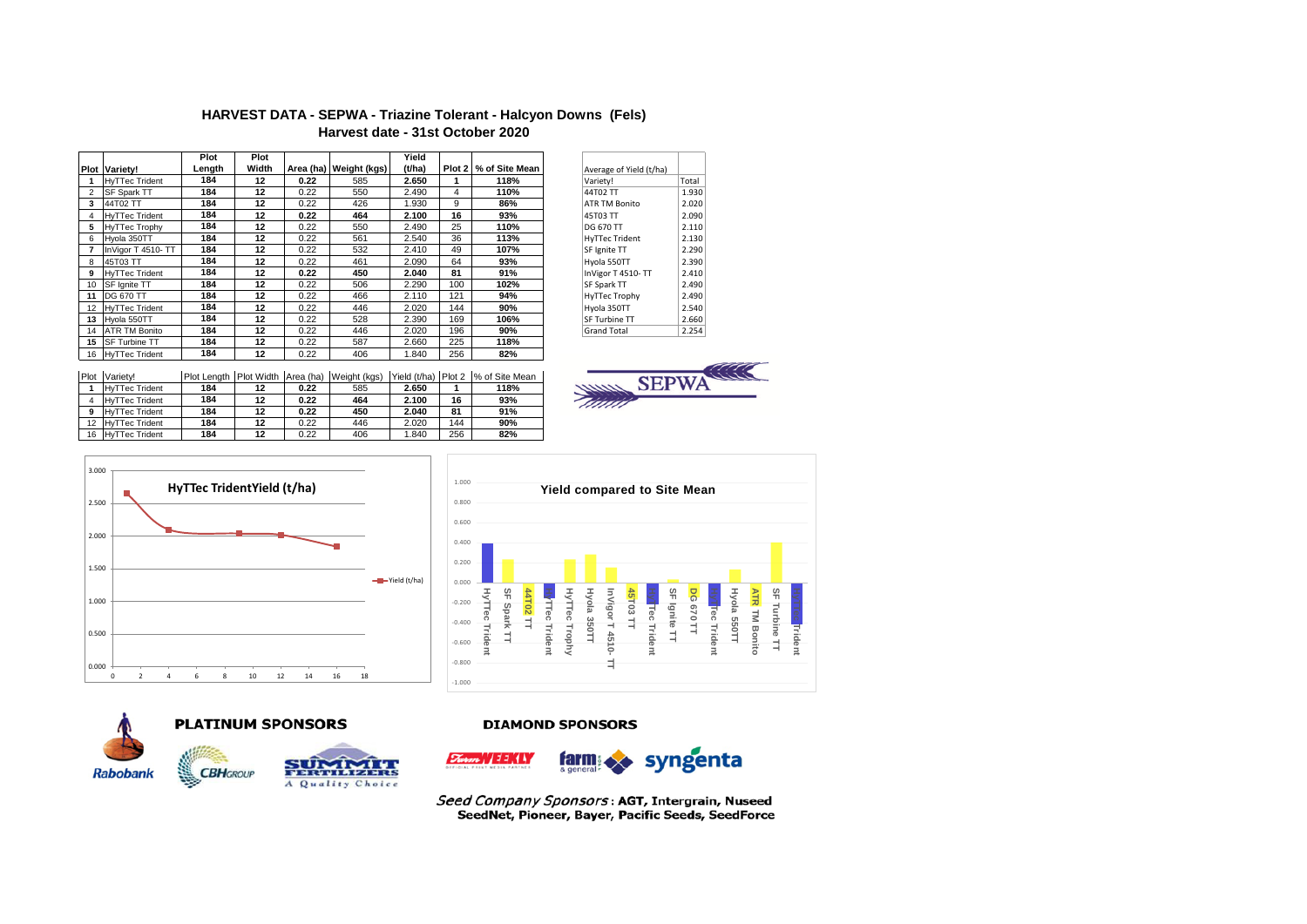

| Plot | Variety                    | Triat            | Maturity          | Yield (t/ha)<br>(adj moisture) | % of Site Mean | Protein % | Oil % |
|------|----------------------------|------------------|-------------------|--------------------------------|----------------|-----------|-------|
|      | <b>HyTTec Trident</b>      | Triazine, Hybrid | Early             | 2.64                           | 124%           | 23.7      | 44.0  |
| 2    | <b>SF Spark TT</b>         | Triazine, Hybrid | Early             | 2.47                           | 116%           | 21.9      | 44.2  |
| 3    | Pioneer <sup>®</sup> 44T02 | Triazine, Hybrid | Early - Mid       | 1.93                           | 90%            | 23.3      | 45.3  |
| 4    | <b>HyTTec Trident</b>      | Triazine, Hybrid | Early             | 2.10                           | 98%            | 23.9      | 44.8  |
| 5    | <b>HyTTec Trophy</b>       | Triazine, Hybrid | Early - Mid       | 2.48                           | 116%           | 22.0      | 44.2  |
| 6    | Hyola 350TT                | Triazine, Hybrid | Mid - Early       | 2.53                           | 118%           | 23.3      | 44.1  |
| 7    | InVigor T 4510-TT          | Triazine, Hybrid | Early - Mid       | 2.44                           | 114%           | 23.4      | 46.0  |
| 8    | Pioneer <sup>®</sup> 45T03 | Triazine, Hybrid | Mid - season      | 2.08                           | 97%            | 23.3      | 42.7  |
| 9    | <b>HyTTec Trident</b>      | Triazine, Hybrid | Early             | 2.03                           | 95%            | 23.7      | 44.0  |
| 10   | SF Ignite TT               | Triazine, Hybrid | Mid - Late        | 2.27                           | 106%           | 22.3      | 43.8  |
| 11   | <b>DG 670 TT</b>           | Triazine, Hybrid | Mid-late season   | 2.11                           | 99%            | 21.9      | 44.5  |
| 12   | <b>HyTTec Trident</b>      | Triazine, Hybrid | Early             | 2.01                           | 94%            | 23.7      | 44.0  |
| 13   | Hyola 550TT                | Triazine, Hybrid | Mid - Early       | 2.37                           | 111%           | 22.6      | 43.4  |
| 14   | <b>ATR TM Bonito</b>       | Triazine, Open   | Early - Early Mid | 2.02                           | 94%            | 23.3      | 45.5  |
| 15   | <b>SF Turbine TT</b>       | Triazine, Hybrid | Early - Mid       | 2.65                           | 124%           | 21.5      | 44.7  |
| 16   | <b>HyTTec Trident</b>      | Triazine. Hybrid | Early             | 1.83                           | 86%            | 23.5      | 43.1  |

*Yield, Protein and Oil adjsuted for moisture - average moisture 6.25%*

**Site Mean (t/ha)** 2.248 Least significant difference 5% 0.649<br>CV % 7.8  $CV %$ 

*Probability* 0.243

**Soil Description:** Clay Loam,<br> **Date Sown:** Sunday, 26 **Date Sown: Calcular Sunday, 26 April 2020<br>
<b>Farvested Date February Saturday**, 31 October: Saturday, 31 October 2020<br>2.4 kg/ha  $S$ eeding Rate: **Length (m)** 184 **June 20.2 79.6 Width (m)** 12 **July 55 134.6 Plot Area (ha)** 0.221 **August 74.2 208.8 Conversion Factor** 4.53 **September 21.2 230 Growing Season (mm)** 241.8<br>**Site Yield (t/ha)** 2.248 **Site Yield (t/ha)** 2.248<br> **kg/mm - Rainfall** 9.3 **Plot Dimenstions Rainfall Data Site Details**

**CBH**GROUP

| 2018 (mm)<br>RAINFALL | January          | 29.8  |       |                                       |
|-----------------------|------------------|-------|-------|---------------------------------------|
|                       | February         | 46.2  |       |                                       |
|                       | March            | 8.8   |       |                                       |
|                       | <b>April</b>     | 20.6  | 20.6  |                                       |
|                       | May              | 38.8  | 59.4  | Cumulative Growing<br>Season Rainfall |
|                       | June             | 20.2  | 79.6  |                                       |
|                       | July             | 55    | 134.6 |                                       |
|                       | <b>August</b>    | 74.2  | 208.8 |                                       |
|                       | <b>September</b> | 21.2  | 230   |                                       |
|                       | <b>October</b>   | 11.8  | 241.8 |                                       |
|                       | Total            | 326.6 |       |                                       |

**Station: DPIRD Mt Burdett** 



### **PLATINUM SPONSORS**



#### **DIAMOND SPONSORS**



Seed Company Sponsors: AGT, Intergrain, Nuseed SeedNet, Pioneer, Bayer, Pacific Seeds, SeedForce